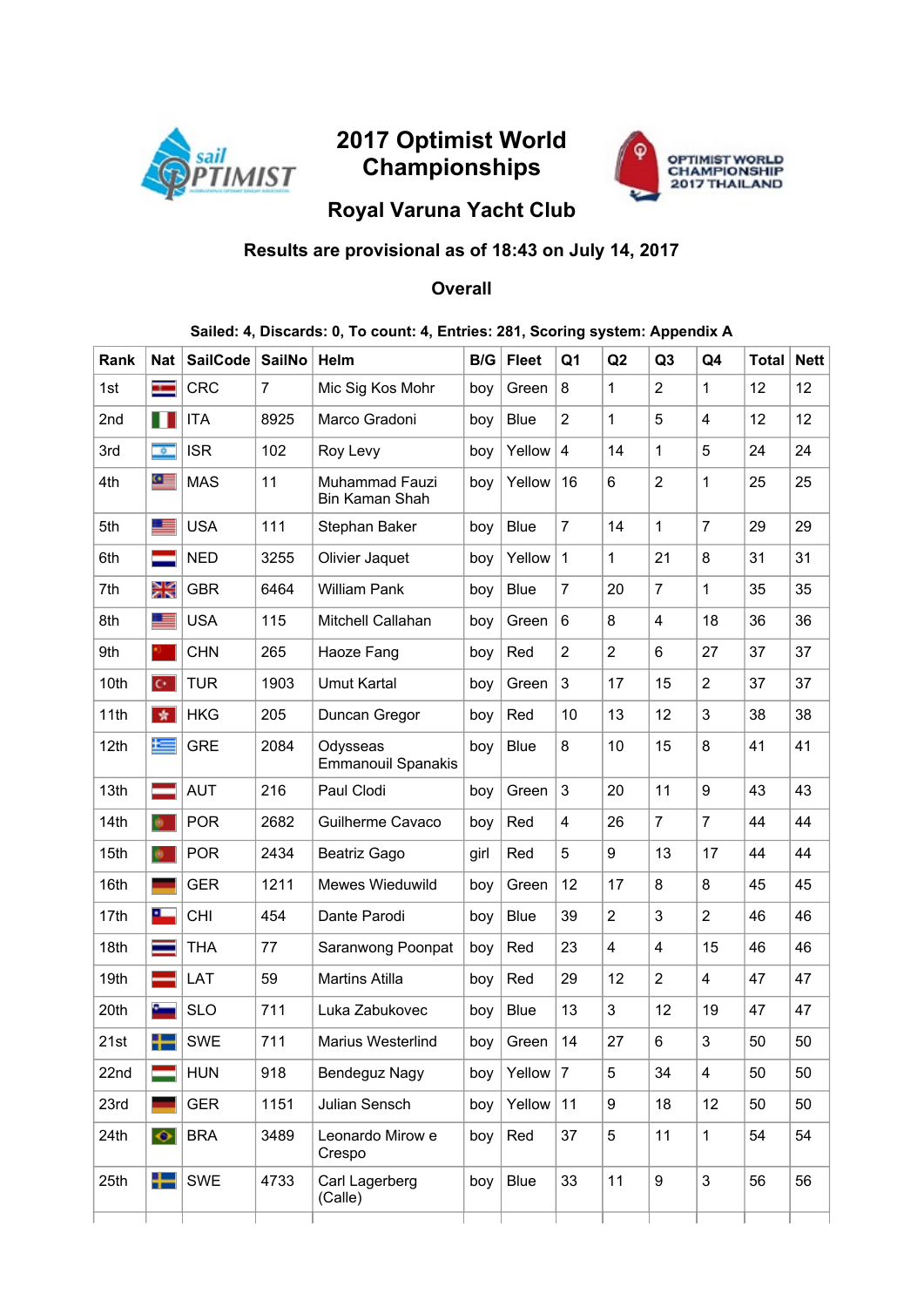| Rank | <b>Nat</b>       | <b>SailCode</b> | <b>SailNo</b> | Helm                                                | B/G  | <b>Fleet</b> | Q <sub>1</sub> | Q2             | Q <sub>3</sub> | Q4               | <b>Total</b>    | <b>Nett</b>     |
|------|------------------|-----------------|---------------|-----------------------------------------------------|------|--------------|----------------|----------------|----------------|------------------|-----------------|-----------------|
| 26th | Ж                | <b>GBR</b>      | 6412          | <b>Haydn Sewell</b>                                 | boy  | Green        | 23             | 11             | $\overline{7}$ | $\overline{17}$  | $\overline{58}$ | $\overline{58}$ |
| 27th | 写                | <b>GRE</b>      | 2569          | lason Valiadis                                      | boy  | Red          | 8              | $\overline{7}$ | 26             | 18               | 59              | 59              |
| 28th | $\mathbf{R}$ .   | <b>PER</b>      | 328           | Fernanda San<br>Roman                               | girl | <b>Blue</b>  | 12             | 22             | 13             | 12               | 59              | 59              |
| 29th | <b>B</b>         | <b>PER</b>      | 304           | Stefano Viale                                       | boy  | Red          | 18             | 19             | 19             | 5                | 61              | 61              |
| 30th | $\mathbf{C}$     | <b>SGP</b>      | 119           | <b>Muhammad Daniel</b><br>Kei Bin Muhammad<br>Yazid | boy  | <b>Blue</b>  | 1              | 42             | 10             | 9                | 62              | 62              |
| 31st |                  | <b>THA</b>      | 168           | Jedtavee<br>Yongyuennarn                            | boy  | <b>Blue</b>  | 20             | $\overline{4}$ | 17             | 22               | 63              | 63              |
| 32nd | <b>START</b>     | <b>CRC</b>      | 9             | Roko Oliver Karl<br>Mohr                            | boy  | Green        | 46             | 11             | 5              | 4                | 66              | 66              |
| 33rd |                  | <b>MLT</b>      | 205           | <b>Richard Schultheis</b>                           | boy  | Yellow       | 6              | 12             | $\overline{4}$ | 45               | 67              | 67              |
| 34th | $\overline{a}$   | <b>ISR</b>      | 169           | <b>Gilad Cain</b>                                   | boy  | Yellow       | 23             | 34             | 10             | 3                | 70              | 70              |
| 35th | $\mathbf{r}$     | <b>ESP</b>      | 2800          | María Perello                                       | girl | Yellow       | 19             | 8              | $\overline{7}$ | 36               | 70              | 70              |
| 36th | Ш                | <b>ITA</b>      | 8730          | Massimilano<br>Antoniazzi                           | boy  | Green        | 24             | 23             | 16             | 7                | 70              | 70              |
| 37th | ¥.               | <b>AUS</b>      | 1551          | <b>Fletcher Walters</b>                             | boy  | Green        | 24             | 17             | 10             | 19               | 70              | 70              |
| 38th | $C^*$            | <b>TUR</b>      | 1907          | Kerem Sabri Erkmen                                  | boy  | Green        | 4              | 22             | 35             | 12               | 73              | 73              |
| 39th | 桥门               | <b>AUS</b>      | 1689          | Alexi Wigglesworth                                  | boy  | Red          | 28             | 9              | 24             | 12               | 73              | 73              |
| 40th |                  | <b>GER</b>      | 1172          | Kristian Lenkmann                                   | boy  | Yellow       | 28             | 16             | 20             | 9                | 73              | 73              |
| 41st |                  | <b>GER</b>      | 1214          | Luca Jost                                           | boy  | Yellow       | 9              | 27             | 19             | 19               | 74              | 74              |
| 42nd | $C^*$            | <b>TUR</b>      | 129           | <b>Tansu Erin Sarlak</b>                            | boy  | Red          | 34             | 15             | 17             | 9                | 75              | 75              |
| 43rd |                  | <b>THA</b>      | 119           | Palika Poonpat                                      | girl | Yellow       | 10             | 3              | 29             | 35               | 77              | 77              |
| 44th | $\bullet \equiv$ | <b>MAS</b>      | 157           | Nor Nabila Natasha<br><b>Binti Mohd Nazri</b>       | girl | Green        | 9              | 10             | 29             | 29               | 77              | 77              |
| 45th | 米山               | <b>AUS</b>      | 1715          | Jack Ferguson                                       | boy  | <b>Blue</b>  | 27             | 9              | 28             | 13               | 77              | 77              |
| 46th | ┿═               | <b>SWE</b>      | 4705          | <b>Melker Brenton</b>                               | boy  | Yellow       | 14             | 18             | 36             | 10               | 78              | 78              |
| 47th | $\mathbf{C}$     | <b>SGP</b>      | 112           | Jonathan Lio                                        | boy  | Green        | 36             | 3              | 9              | 32               | 80              | 80              |
| 48th |                  | <b>CHN</b>      | 270           | Haotian Li                                          | boy  | Green        | 5              | 3              | $\mathbf{1}$   | 72<br><b>UFD</b> | 81              | 81              |
| 49th | $\bullet$        | <b>KOR</b>      | 484           | Siyou Sung                                          | boy  | Red          | 12             | 43             | 3              | 23               | 81              | 81              |
| 50th | ╄═               | <b>SWE</b>      | 4677          | Theo Westerlind                                     | boy  | Green        | 21             | $\overline{5}$ | 36             | 20               | 82              | 82              |
| 51st | ٠                | <b>JPN</b>      | 3211          | Kaito Ikeda                                         | boy  | Yellow       | 17             | $\overline{7}$ | 33             | 25               | 82              | 82              |
| 52nd |                  | <b>BEL</b>      | 1188          | Kwinten Borghijs                                    | boy  | Green        | 10             | 37             | 14             | 21               | 82              | 82              |
| 53rd |                  | <b>RUS</b>      | 16            | Maksim<br>Shaposhnikov                              | boy  | <b>Blue</b>  | 41             | $\overline{7}$ | 29             | 6                | 83              | 83              |
| 54th |                  | <b>CHN</b>      | 267           | Siyi Gan                                            | girl | Red          | 9              | $\overline{c}$ | $\mathbf{1}$   | 72<br><b>BFD</b> | 84              | 84              |
| 55th | Ł                | <b>GRE</b>      | 552           | Patroklos Mandilaris                                | boy  | Yellow       | 22             | 44             | 3              | 15               | 84              | 84              |
| 56th | Q.               | <b>SGP</b>      | 114           | Faith Hailey Toh                                    | girl | <b>Blue</b>  | 35             | 14             | 14             | 21               | 84              | 84              |
|      |                  |                 |               |                                                     |      |              |                |                |                |                  |                 |                 |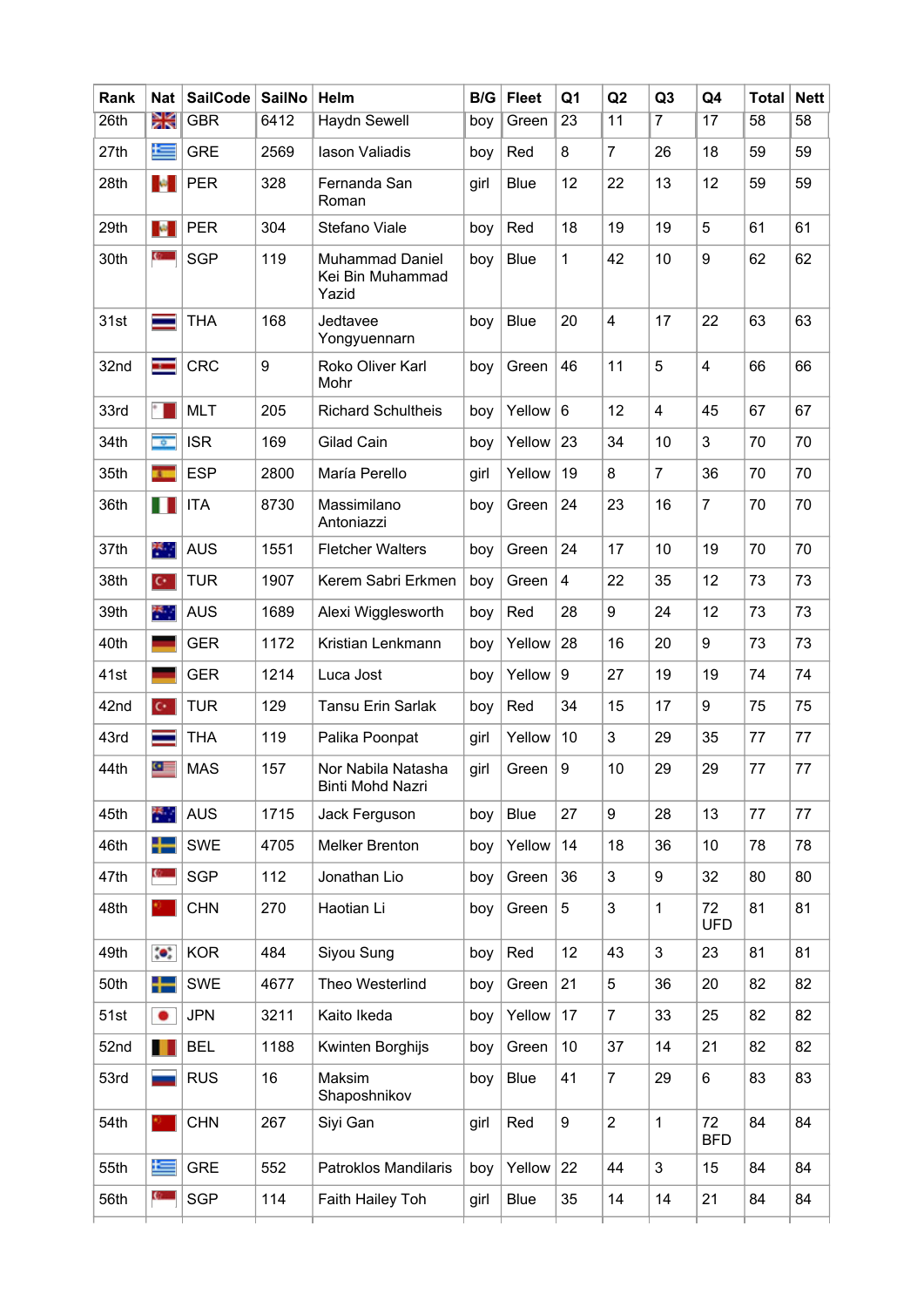| Rank | <b>Nat</b>               | <b>SailCode</b>         | <b>SailNo</b> | Helm                                          | B/G  | <b>Fleet</b> | Q <sub>1</sub>  | Q2               | Q <sub>3</sub>   | Q4               | <b>Total</b> | <b>Nett</b> |
|------|--------------------------|-------------------------|---------------|-----------------------------------------------|------|--------------|-----------------|------------------|------------------|------------------|--------------|-------------|
| 57th | $\sqrt{2}$               | $\overline{\text{ISV}}$ | 715           | <b>Caroline Sibilly</b>                       | girl | <b>Blue</b>  | $\overline{25}$ | $\overline{13}$  | $\overline{32}$  | 16               | 86           | 86          |
| 58th | LE                       | <b>USA</b>              | 113           | Liam O'Keefe                                  | boy  | <b>Blue</b>  | $\overline{c}$  | 12               | 4                | 72<br><b>UFD</b> | 90           | 90          |
| 59th |                          | <b>CHN</b>              | 2048          | Shupeng Guo                                   | boy  | <b>Blue</b>  | 17              | 37               | 31               | 5                | 90           | 90          |
| 60th |                          | <b>USA</b>              | 114           | Charlotte Leigh                               | girl | <b>Blue</b>  | 18              | $\overline{7}$   | 24               | 41               | 90           | 90          |
| 61st | £.                       | <b>SLO</b>              | 255           | <b>Martin Fras</b>                            | boy  | Yellow       | 20              | 11               | 48               | 11               | 90           | 90          |
| 62nd | ж.,                      | <b>NZL</b>              | 4658          | Seb Menzies                                   | boy  | Red          | 11              | 28               | 18               | 34               | 91           | 91          |
| 63rd | -32                      | CRO                     | 1200          | Emanuel Skocibušic                            | boy  | <b>Blue</b>  | 49              | 6                | 19               | 18               | 92           | 92          |
| 64th |                          | POL                     | 2070          | Gustaw Micinski                               | boy  | <b>Blue</b>  | 33              | 26               | 6                | 28               | 93           | 93          |
| 65th |                          | <b>BEL</b>              | 1179          | <b>Brecht Zwaenepoel</b>                      | boy  | <b>Blue</b>  | 19              | 12               | 35               | 29               | 95           | 95          |
| 66th | ш                        | <b>ITA</b>              | 8895          | Davide Nuccorini                              | boy  | Red          | $\mathbf{1}$    | 44               | 20               | 31               | 96           | 96          |
| 67th | $\bullet$                | <b>MAS</b>              | 15            | Israr Hazim Bin<br>Ismail                     | boy  | Green        | 15              | 14               | 27               | 40               | 96           | 96          |
| 68th | $\overline{\mathcal{M}}$ | <b>ISV</b>              | 642           | Mia Nicolosi                                  | girl | Red          | 23              | 24               | 16               | 33               | 96           | 96          |
| 69th | <b>I</b> o               | <b>MEX</b>              | 1007          | Sebastian Riquelme<br>Beckmann                | boy  | Red          | 5               | 24               | 41               | 29               | 99           | 99          |
| 70th | $\bullet$                | <b>BRA</b>              | 3505          | Nicolas Yudji Bernal                          | boy  | Yellow       | 53              | 27               | 6                | 13               | 99           | 99          |
| 71st | $\mathbf{r}$             | <b>ESP</b>              | 2399          | Ignacio Baltasar                              | boy  | Red          | $\mathbf{1}$    | 33               | 31               | 35               | 100          | 100         |
| 72nd | 12                       | <b>DEN</b>              | 8583          | Malthe Ebdrup                                 | boy  | Green        | $\overline{2}$  | 13               | 72<br><b>UFD</b> | 14               | 101          | 101         |
| 73rd | H                        | <b>FRA</b>              | 2638          | Lucas Teillet                                 | boy  | Yellow       | 27              | 21               | 8                | 46               | 102          | 102         |
| 74th | $\mathbf{r}$             | <b>ARG</b>              | 3185          | Lucas Videla                                  | boy  | Yellow       | 40              | 21               | 14               | 28               | 103          | 103         |
| 75th | $\bullet$                | <b>BRA</b>              | 3781          | Bernardo Levindo<br>Peixoto Santos<br>Pereira | boy  | Yellow       | 12              | 16               | 5                | 72<br><b>UFD</b> | 105          | 105         |
| 76th | ж.,                      | <b>NZL</b>              | 4649          | David Buchanan                                | boy  | Red          | 46              | 50               | 8                | $\overline{c}$   | 106          | 106         |
| 77th | ×                        | <b>PER</b>              | 113           | Adriana Sofia Ruales                          | girl | Green        | $\overline{7}$  | 31               | 52               | 16               | 106          | 106         |
| 78th | 米                        | <b>AUS</b>              | 1720          | Quinn Auricht                                 | boy  | Yellow       | $\mathbf{3}$    | 40               | 37               | 27               | 107          | 107         |
| 79th |                          | <b>THA</b>              | 945           | Intira Panpiboon                              | girl | Yellow       | 10              | 38               | 38               | 21               | 107          | 107         |
| 80th |                          | <b>NED</b>              | 3310          | Jacobine Leemhuis                             | girl | <b>Blue</b>  | 16              | 50               | 30               | 11               | 107          | 107         |
| 81st | ٠                        | <b>JPN</b>              | 3176          | Shun Shigematsu                               | boy  | Yellow       | 36              | 18               | 11               | 42               | 107          | 107         |
| 82nd | $\bullet$                | <b>BRA</b>              | 3738          | Marina Roma Victor<br>de Araujo da Fonte      | girl | <b>Blue</b>  | 13              | 15               | 8                | 72<br><b>UFD</b> | 108          | 108         |
| 83rd | . .                      | <b>FRA</b>              | 2703          | Manon Le Tallec-<br>Pennaneac'h               | girl | Red          | 22              | 34               | 22               | 30               | 108          | 108         |
| 84th |                          | <b>CHN</b>              | 266           | Shihao Wang                                   | girl | <b>Blue</b>  | 5               | 72<br><b>DNF</b> | 22               | 10               | 109          | 109         |
| 85th | ÷                        | SUI                     | 1840          | Maxime Thommen                                | boy  | <b>Blue</b>  | 14              | 8                | 72<br><b>BFD</b> | 15               | 109          | 109         |
| 86th | $\bullet$                | <b>MEX</b>              | 855           | Ike Loza Ramirez                              | boy  | Yellow       | 45              | 17               | 27               | 20               | 109          | 109         |
| 87th |                          | <b>THA</b>              | 244           | Panwa Boonnak                                 | boy  | <b>Blue</b>  | 6               | 5                |                  | 27               | 110          | 110         |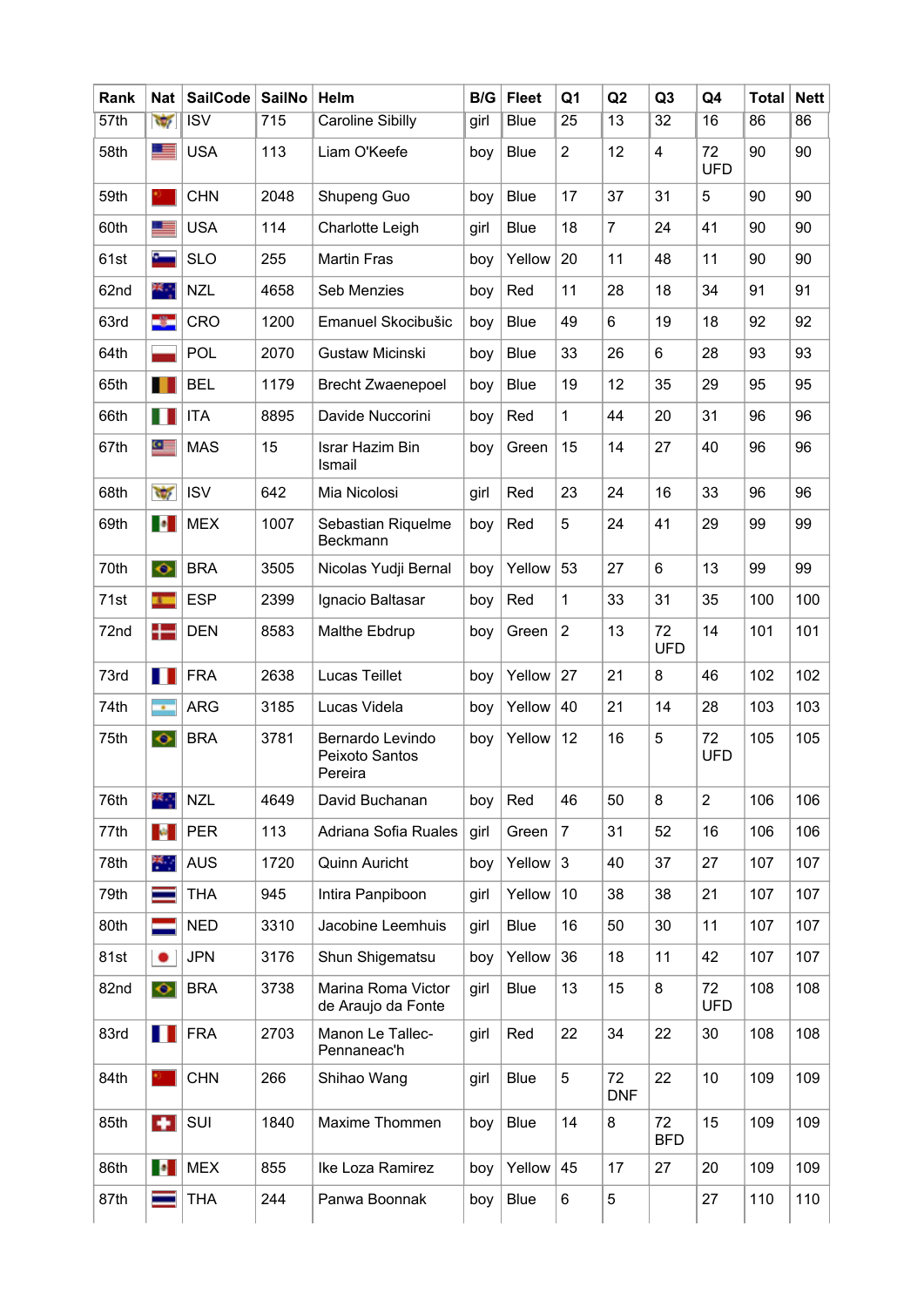| Rank  | Nat                          | <b>SailCode</b> | <b>SailNo</b> | Helm                              | B/G  | <b>Fleet</b> | Q1               | Q2                      | Q <sub>3</sub>                | Q4               | <b>Total</b> | <b>Nett</b> |
|-------|------------------------------|-----------------|---------------|-----------------------------------|------|--------------|------------------|-------------------------|-------------------------------|------------------|--------------|-------------|
|       |                              |                 |               |                                   |      |              |                  |                         | $\overline{72}$<br><b>BFD</b> |                  |              |             |
| 88th  | $\bullet$                    | <b>POR</b>      | 2691          | José Mendes                       | boy  | Green        | 27               | 36                      | 32                            | 15               | 110          | 110         |
| 89th  | 写                            | <b>GRE</b>      | 1794          | Stefanos Tsakos                   | boy  | Red          | 22               | 1                       | 43                            | 45               | 111          | 111         |
| 90th  | -33                          | CRO             | 1202          | Mario Buba Pulek                  | boy  | Green        | 72<br><b>BFD</b> | $\overline{\mathbf{4}}$ | 25                            | 10               | 111          | 111         |
| 91st  |                              | <b>HUN</b>      | 1327          | Attila Banyai                     | boy  | Yellow       | 16               | 21                      | 57                            | 17               | 111          | 111         |
| 92nd  | $\mathbf{C}^{\star}$ .       | <b>TUR</b>      | 1008          | Sahin Parlak                      | boy  | Red          | 44               | 43                      | 15                            | 10               | 112          | 112         |
| 93rd  | ≔                            | URU             | 326           | Facundo Nina                      | boy  | Green        | 15               | 19                      | 28                            | 50               | 112          | 112         |
| 94th  | $\bullet$                    | <b>MAS</b>      | 12            | Muhammad Syafie<br><b>Bin Ali</b> | boy  | Yellow       | 30               | 43                      | 15                            | 24               | 112          | 112         |
| 95th  | 里                            | <b>USA</b>      | 112           | Justin Callahan                   | boy  | <b>Blue</b>  | 17               | 22                      | $\overline{2}$                | 72<br><b>UFD</b> | 113          | 113         |
| 96th  |                              | <b>NED</b>      | 3311          | Paul Hameeteman                   | boy  | Green        | 19               | 4                       | 18                            | 72<br><b>UFD</b> | 113          | 113         |
| 97th  | $\mathbf{r}$                 | <b>ESP</b>      | 2354          | Samuel Beneyto                    | boy  | Red          | 37               | 47                      | 5                             | 24               | 113          | 113         |
| 98th  | Ж                            | <b>GBR</b>      | 6469          | Callum Davidson<br>Guild          | boy  | Red          | 38               | 50                      | $\boldsymbol{9}$              | 16               | 113          | 113         |
| 99th  | H                            | <b>IRL</b>      | 1580          | <b>Justin Lucas</b>               | boy  | Green        | 13               | 72<br><b>DNF</b>        | 3                             | 26               | 114          | 114         |
| 100th |                              | <b>ITA</b>      | 8734          | Andrea Milano                     | boy  | Green        | 48               | 40                      | 20                            | 6                | 114          | 114         |
| 101st |                              | <b>RUS</b>      | 161           | Ilia Chuprina                     | boy  | Red          | 14               | 48                      | 27                            | 25               | 114          | 114         |
| 102nd | -31                          | CRO             | 1147          | Roko Stipanovic                   | boy  | Yellow       | 48               | 41                      | 25                            | $\overline{2}$   | 116          | 116         |
| 103rd | Ж                            | <b>GBR</b>      | 6302          | Kieran Young                      | boy  | Red          | 20               | 63                      | 14                            | 19               | 116          | 116         |
| 104th |                              | <b>RUS</b>      | 42            | Victoria Liksanova                | girl | Red          | 3                | 72<br><b>DNF</b>        | 21                            | 21               | 117          | 117         |
| 105th |                              | <b>BEL</b>      | 1186          | William Risselin                  | boy  | Yellow       | 19               | 58                      | 35                            | $\overline{7}$   | 119          | 119         |
| 106th | $\equiv$                     | <b>URU</b>      | 187           | Santiago Pacheco                  | boy  | Yellow       | 11               | 29                      | 12                            | 72<br><b>UFD</b> | 124          | 124         |
| 107th | $\mathcal{M}_{\mathrm{eff}}$ | <b>PER</b>      | 285           | Florencia Chiarella               | girl | Red          | 72<br><b>BFD</b> | 25                      | 23                            | 6                | 126          | 126         |
| 108th |                              | <b>INA</b>      | 2616          | Ramadhan Tito                     | boy  | Yellow       | 29               | 44                      | 39                            | 14               | 126          | 126         |
| 109th | $\left  \cdot \right $       | SUI             | 1714          | Dneprov Maxim                     | boy  | Yellow       | 20               | 56                      | 24                            | 26               | 126          | 126         |
| 110th | $\overline{a}$               | <b>ISR</b>      | 101           | Peleg Hasson                      | boy  | <b>Blue</b>  | 11               | 46                      | 50                            | 20               | 127          | 127         |
| 111th |                              | <b>POL</b>      | 158           | Tomasz<br>Lewandowski             | boy  | <b>Blue</b>  | 56               | 32                      | 25                            | 14               | 127          | 127         |
| 112th | $C^*$                        | <b>TUR</b>      | 3501          | Okyanus Arikan                    | girl | Yellow       | 21               | 38                      | 50                            | 18               | 127          | 127         |
| 113th |                              | <b>BEL</b>      | 1176          | Ingeborg Bultynck                 | girl | <b>Blue</b>  | 40               | 33                      | 23                            | 31               | 127          | 127         |
| 114th | <b>CONTRACTOR</b>            | <b>IND</b>      | 1305          | Harshita Tomar                    | girl | Green        | 28               | 25                      | 40                            | 34               | 127          | 127         |
| 115th | 女                            | <b>HKG</b>      | 230           | Eloi Defline                      | boy  | Red          | 31               | 28                      | 40                            | 28               | 127          | 127         |
| 116th | м                            | SUI             | 1830          | Anja von Allmen                   | girl | <b>Blue</b>  | 24               | 6                       | 72<br><b>BFD</b>              | 26               | 128          | 128         |
|       |                              |                 |               |                                   |      |              |                  |                         |                               |                  |              |             |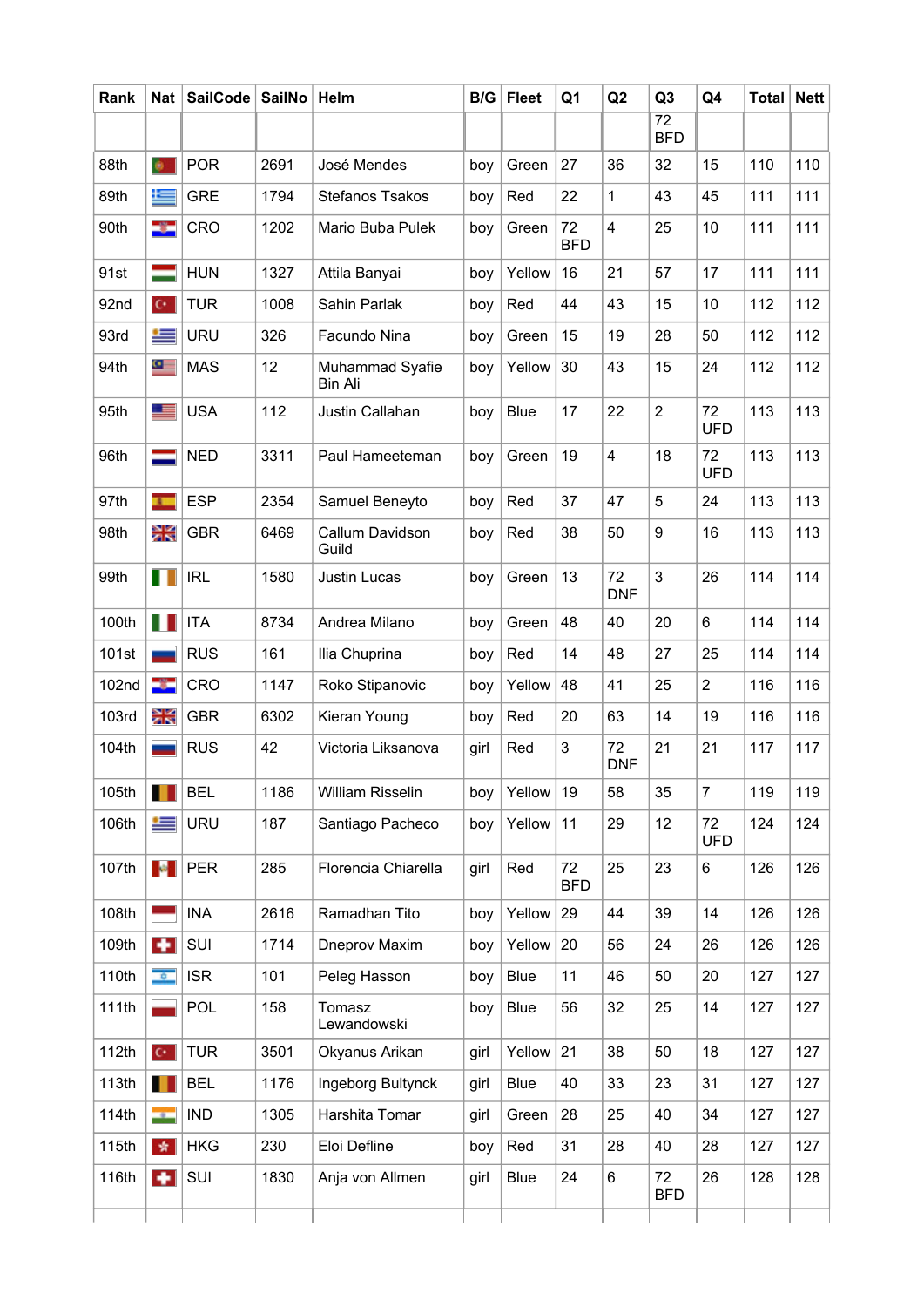| Rank  | <b>Nat</b>                   | <b>SailCode</b> | <b>SailNo</b> | Helm                               | B/G  | <b>Fleet</b> | Q1               | Q <sub>2</sub>   | Q <sub>3</sub>   | Q4               | <b>Total</b> | <b>Nett</b> |
|-------|------------------------------|-----------------|---------------|------------------------------------|------|--------------|------------------|------------------|------------------|------------------|--------------|-------------|
| 117th | eg e                         | <b>BER</b>      | 1224          | <b>Christian Ebbin</b>             | boy  | <b>Blue</b>  | 45               | $\overline{23}$  | $\overline{27}$  | $\overline{33}$  | 128          | 128         |
| 118th | $\mathbf{c}$                 | <b>SGP</b>      | 111           | Finian Lee                         | boy  | <b>Blue</b>  | 72<br><b>BFD</b> | 16               | 18               | 23               | 129          | 129         |
| 119th | $\mathbf{A}$                 | <b>ESP</b>      | 2283          | Alvaro Alonso                      | boy  | Green        | 18               | 51               | 21               | 39               | 129          | 129         |
| 120th | $\mathcal{M}_{\mathrm{eff}}$ | <b>PER</b>      | 323           | Mariagracia Vegas                  | girl | Red          | 4                | 72<br><b>DNF</b> | 32               | 22               | 130          | 130         |
| 121st | $\theta$                     | <b>ISR</b>      | 155           | <b>Tomer Sasson</b>                | boy  | Green        | 47               | 39               | 17               | 27               | 130          | 130         |
| 122nd | ÷                            | SUI             | 1776          | <b>Arnaud Grange</b>               | boy  | Yellow       | 41               | 39               | 17               | 33               | 130          | 130         |
| 123rd | ш                            | <b>ITA</b>      | 8967          | Marco Genna                        | boy  | Red          | 6                | 15               | 72<br><b>BFD</b> | 38               | 131          | 131         |
| 124th | $\frac{1}{2}$                | <b>ISV</b>      | 224           | Julian van den<br><b>Driessche</b> | boy  | Yellow       | 53               | 18               | 44               | 16               | 131          | 131         |
| 125th | Ш                            | <b>IRL</b>      | 1564          | Leah Rickard                       | girl | Yellow       | 42               | 45               | 22               | 22               | 131          | 131         |
| 126th | ╾                            | <b>CHI</b>      | 437           | Sebastián<br>Fuenzalida            | boy  | Yellow       | 24               | 46               | 56               | 6                | 132          | 132         |
| 127th | 联合                           | <b>NZL</b>      | 4319          | Josh Gilmore                       | boy  | Yellow       | 33               | 22               | 43               | 34               | 132          | 132         |
| 128th |                              | <b>HUN</b>      | 2005          | Levente Borda                      | boy  | Red          | 15               | 10               | 55               | 53               | 133          | 133         |
| 129th | ×.                           | <b>ARG</b>      | 3521          | Tomas Atchabahian<br>Palau         | boy  | Yellow       | 9                | 15               | 55               | 55               | 134          | 134         |
| 130th |                              | <b>NED</b>      | 3279          | <b>Finn Kats</b>                   | boy  | Yellow       | 31               | 35               | 31               | 37               | 134          | 134         |
| 131st | $\mathbf{C}$                 | <b>SGP</b>      | 116           | Max Victor Teo                     | boy  | <b>Blue</b>  | 72<br><b>BFD</b> | $\overline{c}$   | 37               | 24               | 135          | 135         |
| 132nd | ╈                            | <b>FIN</b>      | 1131          | <b>Walter Wahlroos</b>             | boy  | <b>Blue</b>  | 59               | 20               | 26               | 30               | 135          | 135         |
| 133rd |                              | <b>OMA</b>      | 205           | Al-Moatasem Al-<br>Farsi           | boy  | Red          | 21               | 49               | 28               | 37               | 135          | 135         |
| 134th | $\bullet$                    | <b>JPN</b>      | 3110          | Teruaki Shimakura                  | boy  | <b>Blue</b>  | 27               | 72<br><b>DNF</b> | 20               | 17               | 136          | 136         |
| 135th | п                            | <b>MEX</b>      | 977           | Mateo Cortes Suarez                | boy  | Red          | 50               | 19               | 38               | 32               | 139          | 139         |
| 136th |                              | <b>SLO</b>      | 922           | Alja Petric                        | girl | Red          | 13               | 6                | 49               | 72<br><b>BFD</b> | 140          | 140         |
| 137th |                              | POL             | 2000          | Ignacy Ozminkowski                 | boy  | Red          | 31               | 61               | 10               | 39               | 141          | 141         |
| 138th | $\theta$                     | <b>ISR</b>      | 151           | <b>Yogev Alcalay</b>               | boy  | Green        | 44               | 42               | 30               | 25               | 141          | 141         |
| 139th |                              | <b>SLO</b>      | 1212          | Daniel Cante                       | boy  | <b>Blue</b>  | 51               | 10               | 11               | 72<br><b>DSQ</b> | 144          | 144         |
| 140th |                              | <b>MON</b>      | 1418          | Andrea Filip Tortella              | boy  | Red          | 51               | 53               | 34               | 8                | 146          | 146         |
| 141st |                              | <b>PUR</b>      | 5213          | <b>Tiare Sierra</b>                | girl | Green        | 43               | 59               | 33               | 11               | 146          | 146         |
| 142nd | ╬═                           | <b>NOR</b>      | 3919          | Markus August<br><b>Berthet</b>    | boy  | Green        | 42               | 19               | 72<br><b>UFD</b> | 13               | 146          | 146         |
| 143rd | П                            | <b>FRA</b>      | 2591          | <b>Eliot Bourgeois</b>             | boy  | Red          | 42               | 30               | 30               | 44               | 146          | 146         |
| 144th | 24 g                         | <b>BER</b>      | 2001          | Rian Geraghty-<br>McDonnell        | boy  | <b>Blue</b>  | 51               | 20               | 52               | 25               | 148          | 148         |
| 145th | $\bullet$                    | <b>MEX</b>      | 1008          | Alexandro Riquelme<br>Beckmann     | boy  | Red          | 28               | 25               | 46               | 50               | 149          | 149         |
|       |                              |                 |               |                                    |      |              |                  |                  |                  |                  |              |             |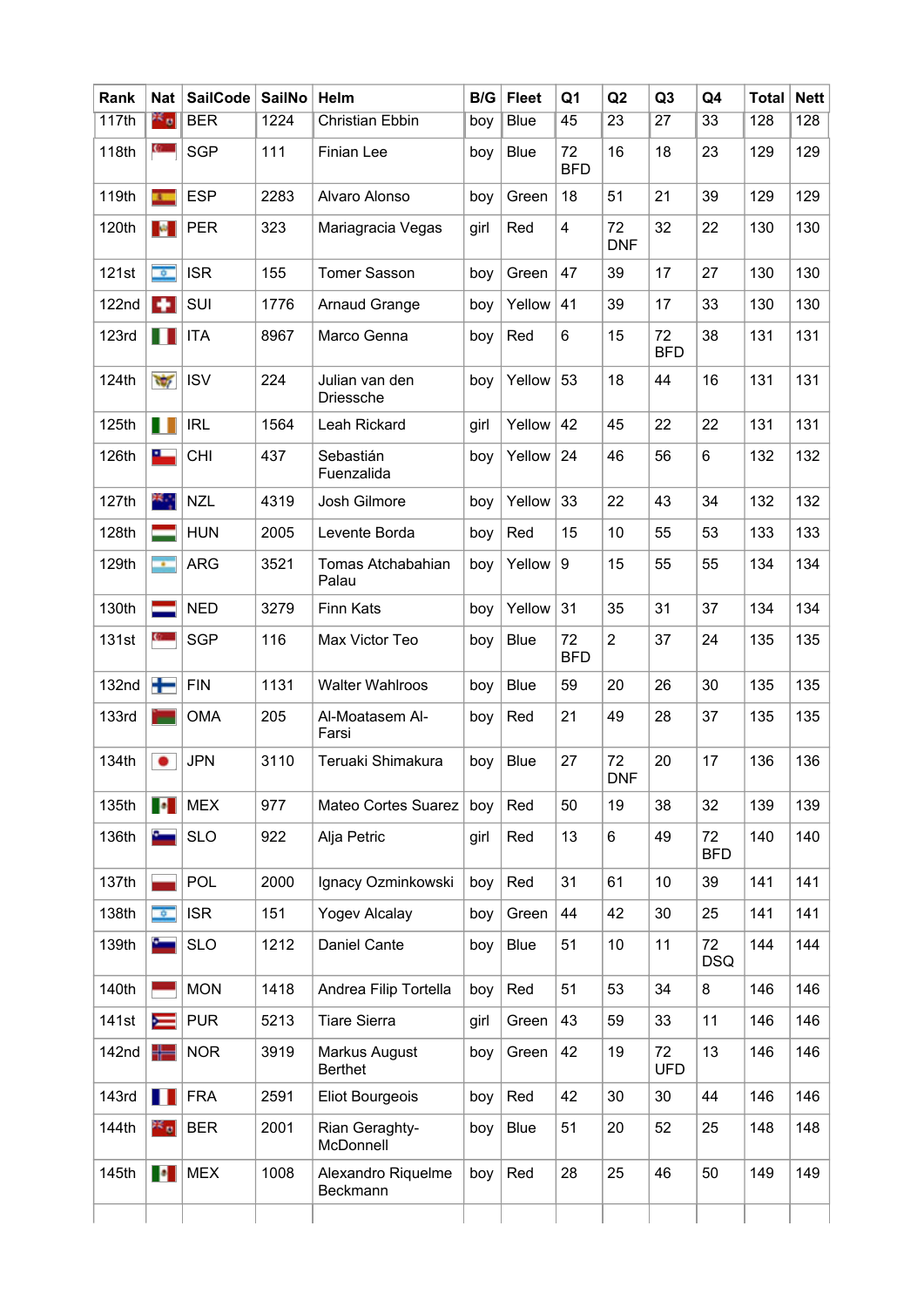| Rank         | <b>Nat</b>                  | <b>SailCode</b> | <b>SailNo</b> | Helm                                    | B/G  | <b>Fleet</b> | Q <sub>1</sub>   | Q2               | Q <sub>3</sub>   | Q4               | <b>Total</b> | <b>Nett</b> |
|--------------|-----------------------------|-----------------|---------------|-----------------------------------------|------|--------------|------------------|------------------|------------------|------------------|--------------|-------------|
| 146th        | $\circ$ $=$                 | <b>MAS</b>      | 14            | Nurul Shazwanie<br><b>Binti Md Saad</b> | girl | Yellow       | $\overline{8}$   | $\overline{32}$  | 69               | 41               | 150          | 150         |
| 147th        | $\overline{1}$              | <b>ESP</b>      | 2197          | Jordi LLadó                             | boy  | Green        | 51               | 52               | 23               | 24               | 150          | 150         |
| 148th        | ╇                           | <b>FIN</b>      | 1130          | Ebbe Heinilä                            | boy  | Green        | 34               | 18               | 37               | 62               | 151          | 151         |
| 149th        |                             | POL             | 2072          | Gracjan Grzech                          | boy  | Green        | 43               | 35               | 24               | 49               | 151          | 151         |
| 150th        |                             | <b>POR</b>      | 2646          | Vasco Soares                            | boy  | Green        | 25               | 72<br><b>DNF</b> | 12               | 43               | 152          | 152         |
| 151st        |                             | <b>BEL</b>      | 1184          | Frédérique Van<br>Eupen                 | girl | Yellow       | 15               | 72<br><b>DNF</b> | 23               | 43               | 153          | 153         |
| 152nd        |                             | <b>DEN</b>      | 8581          | Helena Wolff                            | girl | Red          | 32               | 29               | 72<br><b>BFD</b> | 20               | 153          | 153         |
| 153rd        | *                           | <b>HKG</b>      | 211           | Jasmine Scholer                         | girl | <b>Blue</b>  | 29               | 33               | 49               | 42               | 153          | 153         |
| 154th        |                             | <b>MLT</b>      | 202           | Antonia Schultheis                      | girl | Green        | 72<br><b>BFD</b> | 49               | 13               | 22               | 156          | 156         |
| 155th        |                             | <b>HUN</b>      | 1373          | Roni Oszkar Szabo                       | boy  | Red          | 63               | 16               | 29               | 48               | 156          | 156         |
| 156th        |                             | <b>NED</b>      | 3323          | Ties Wijbinga                           | boy  | <b>Blue</b>  | 38               | 30               | 16               | 72<br><b>UFD</b> | 156          | 156         |
| 157th        |                             | POL             | 2552          | Maciej Ilinski                          | boy  | Green        | 37               | 31               | 31               | 59               | 158          | 158         |
| 158th        | ௨                           | <b>CHI</b>      | 208           | Sebastián Ducasse                       | boy  | Yellow       | 30               | 57               | 49               | 23               | 159          | 159         |
| 159th        |                             | <b>HUN</b>      | 1343          | Samuel Janos Zolnai                     | boy  | Yellow       | 26               | 72<br><b>DNF</b> | 30               | 31               | 159          | 159         |
| 160th        | $\equiv$                    | <b>PUR</b>      | 1207          | Jose Arturo Diaz                        | boy  | <b>Blue</b>  | 63               | 45               | 21               | 32               | 161          | 161         |
| 161st        |                             | <b>SLO</b>      | 64            | <b>Gasper Strahovnik</b>                | boy  | Green        | 32               | 72<br><b>DNF</b> | 34               | 23               | 161          | 161         |
| 162nd        | Ж                           | <b>GBR</b>      | 6453          | Jamie Cook                              | boy  | Green        | 64               | 36               | 26               | 37               | 163          | 163         |
| <b>163rd</b> | $\equiv$                    | <b>URU</b>      | 335           | Juan Pedro Coll                         | boy  | Green        | 72<br><b>BFD</b> | 21               | 38               | 33               | 164          | 164         |
| 164th        |                             | <b>SWE</b>      | 4728          | Lukas Lindström                         | boy  | Red          | 26               | 42               | 25               | 72<br><b>BFD</b> | 165          | 165         |
| 165th        |                             | <b>AUT</b>      | 1205          | Yannik Hoeger                           | boy  | Green        | 47               | 23               | 41               | 55               | 166          | 166         |
| 166th        |                             | <b>DEN</b>      | 8557          | Jens Christian Dehn-<br>Toftehoej       | boy  | Yellow       | 36               | 72<br><b>DNF</b> | 9                | 50               | 167          | 167         |
| 167th        |                             | LAT             | 120           | <b>Eduards Plavins</b>                  | boy  | <b>Blue</b>  | 25               | 64               | 44               | 35               | 168          | 168         |
| 168th        | ╈                           | <b>FIN</b>      | 1147          | Sebastian Feodoroff                     | boy  | <b>Blue</b>  | 25               | 52               | 51               | 40               | 168          | 168         |
| 169th        | $\mathcal{L}_{\mathcal{A}}$ | <b>ARG</b>      | 3680          | Maximo Videla                           | boy  | Yellow       | 17               | 72<br><b>DNF</b> | 26               | 54               | 169          | 169         |
| 170th        |                             | <b>UAE</b>      | 979           | Abdulaziz Al<br>Hammadi                 | boy  | Green        | 43               | 31               | 50               | 45               | 169          | 169         |
| 171st        | $^{\circ}$                  | <b>TPE</b>      | 3389          | Yu Lin Yang                             | boy  | Green        | 39               | 24               | 53               | 54               | 170          | 170         |
| 172nd        |                             | <b>JPN</b>      | 3239          | Shoko Kitahara                          | girl | <b>Blue</b>  | 26               | 60               | 42               | 43               | 171          | 171         |
| 173rd        | $\overline{\mathcal{M}}$    | <b>ISV</b>      | 111           | Katherine Majette                       | girl | Green        | 30               | 40               | 42               | 60               | 172          | 172         |
| 174th        | $\bullet$                   | <b>KOR</b>      | 488           | Jeongbin Park                           | girl | Green        | 44               | 13               | 72<br><b>UFD</b> | 44               | 173          | 173         |
|              |                             |                 |               |                                         |      |              |                  |                  |                  |                  |              |             |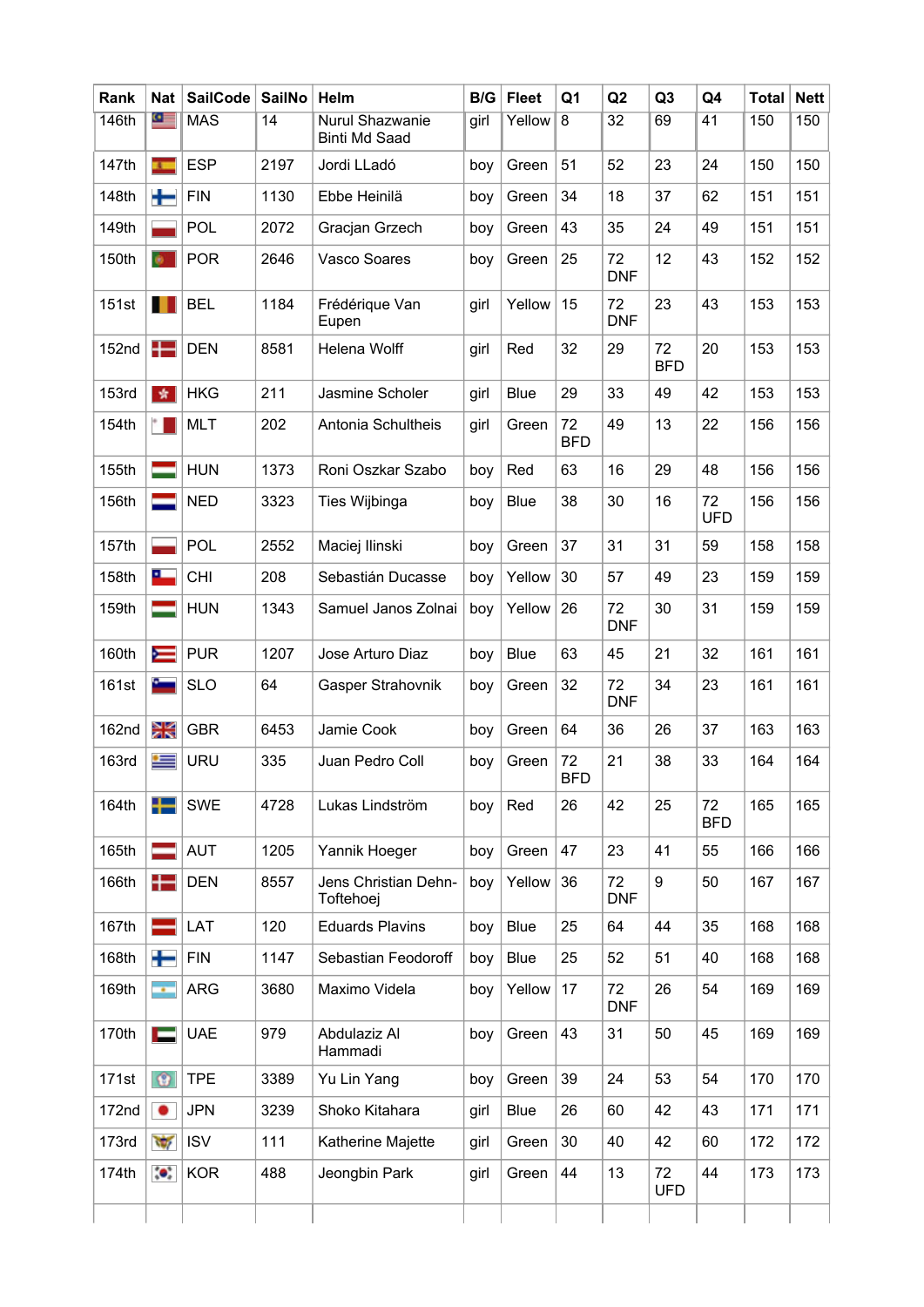| Rank  | <b>Nat</b>       | <b>SailCode</b> | <b>SailNo</b> | Helm                           | B/G  | <b>Fleet</b> | Q <sub>1</sub>   | Q2               | Q <sub>3</sub>   | Q4               | <b>Total</b> | <b>Nett</b> |
|-------|------------------|-----------------|---------------|--------------------------------|------|--------------|------------------|------------------|------------------|------------------|--------------|-------------|
| 175th | ╬═               | <b>NOR</b>      | 3960          | Mathilde Bregner<br>Roberstad  | girl | Yellow       | 55               | $\overline{51}$  | 28               | 39               | 173          | 173         |
| 176th | æ                | <b>DEN</b>      | 8580          | Anders Vesterholm-<br>Lavesen  | boy  | Green        | 35               | 63               | 45               | 30               | 173          | 173         |
| 177th | es o             | <b>BER</b>      | 1010          | Sebastian Kempe                | boy  | Green        | 41               | 57               | 19               | 57               | 174          | 174         |
| 178th | $\ddot{\bullet}$ | CAN             | 1726          | John Gogan                     | boy  | Green        | 50               | 28               | 54               | 42               | 174          | 174         |
| 179th | H                | CAN             | 1417          | Noah Adler                     | boy  | Green        | 52               | 8                | 44               | 72<br><b>UFD</b> | 176          | 176         |
| 180th | <b>P</b>         | <b>MEX</b>      | 925           | Jaime Zunzunegui<br>Escandon   | boy  | Yellow       | 37               | 62               | 40               | 38               | 177          | 177         |
| 181st | <b>A</b>         | SUI             | 1801          | <b>Adrian Surroca</b><br>Perez | boy  | Yellow       | 57               | 37               | 13               | 72<br><b>UFD</b> | 179          | 179         |
| 182nd | ╈                | <b>FIN</b>      | 1115          | Vanessa Voutilainen            | girl | <b>Blue</b>  | 39               | 56               | 40               | 44               | 179          | 179         |
| 183rd | ж.,              | <b>NZL</b>      | 4659          | George Lee Rush                | boy  | Yellow       | 16               | 53               | 59               | 53               | 181          | 181         |
| 184th |                  | <b>MON</b>      | 1412          | Lucas Frederiksen              | boy  | Yellow       | 46               | 72<br><b>DNF</b> | 32               | 32               | 182          | 182         |
| 185th |                  | <b>GER</b>      | 1176          | Anna Barth                     | girl | Yellow       | 32               | 57               | 47               | 47               | 183          | 183         |
| 186th | $\bullet$        | <b>POR</b>      | 2554          | <b>Beatriz Cintra</b>          | girl | Green        | 38               | 72<br><b>DNF</b> | 22               | 52               | 184          | 184         |
| 187th |                  | <b>UAE</b>      | 989           | Mohamed<br>Alhammadi           | boy  | Red          | 36               | 66               | 39               | 43               | 184          | 184         |
| 188th | $\ddot{\bullet}$ | CAN             | 1397          | Spencer Leman                  | boy  | <b>Blue</b>  | 40               | 45               | 45               | 54               | 184          | 184         |
| 189th | ш                | <b>IRL</b>      | 1571          | Harry Twomey                   | boy  | Red          | 35               | 72<br><b>DNF</b> | 37               | 41               | 185          | 185         |
| 190th | П                | <b>FRA</b>      | 2690          | Zou Schemmel                   | boy  | Red          | 30               | 72<br><b>DNF</b> | 35               | 49               | 186          | 186         |
| 191st | ж.,              | <b>NZL</b>      | 4592          | <b>Monty Alderson</b>          | boy  | Red          | 54               | 51               | 72<br><b>BFD</b> | 11               | 188          | 188         |
| 192nd | $\pm$            | <b>DEN</b>      | 8469          | Emil Christensen               | boy  | Yellow       | 41               | 72<br><b>DNF</b> | 45               | 30               | 188          | 188         |
| 193rd |                  | <b>RUS</b>      | 15            | Roman Lutsenko                 | boy  | Green        | 48               | 41               | 39               | 61               | 189          | 189         |
| 194th |                  | <b>AUT</b>      | 1053          | Florian Kroemer                | boy  | Red          | 33               | 72<br><b>DNF</b> | 72<br><b>BFD</b> | 13               | 190          | 190         |
| 195th | ≂                | <b>PUR</b>      | 5815          | Osvaldo De Leon                | boy  | Red          | 68               | 66               | 42               | 14               | 190          | 190         |
| 196th |                  | <b>OMA</b>      | 210           | Mohammed Al<br>Qasmi           | boy  | Green        | 72<br><b>BFD</b> | 35               | 47               | 36               | 190          | 190         |
| 197th | Н                | CAN             | 1546          | Eric Omielan                   | boy  | Green        | 39               | 72<br><b>DNF</b> | 49               | 31               | 191          | 191         |
| 198th | - 1              | <b>IND</b>      | 1492          | Durga Prasad Erra              | boy  | Red          | 32               | 54               | 54               | 51               | 191          | 191         |
| 199th |                  | <b>MON</b>      | 1417          | Mathieu Choquet                | boy  | Green        | 60               | 36               | 60               | 35               | 191          | 191         |
| 200th | உ                | <b>CHI</b>      | 360           | <b>Martin Campos</b>           | boy  | Green        | 66               | 49               | 72<br><b>UFD</b> | 5                | 192          | 192         |
| 201st | $\mathbf{r}$     | <b>ARG</b>      | 3589          | Santino Marcatelli             | boy  | Red          | 22               | 72<br><b>DNF</b> | 72<br><b>BFD</b> | 26               | 192          | 192         |
| 202nd | $\frac{1}{2}$    | <b>BER</b>      | 1939          | Jordan Etemadi                 | boy  | Green        | 44               | 39               | 56               | 53               | 192          | 192         |
|       |                  |                 |               |                                |      |              |                  |                  |                  |                  |              |             |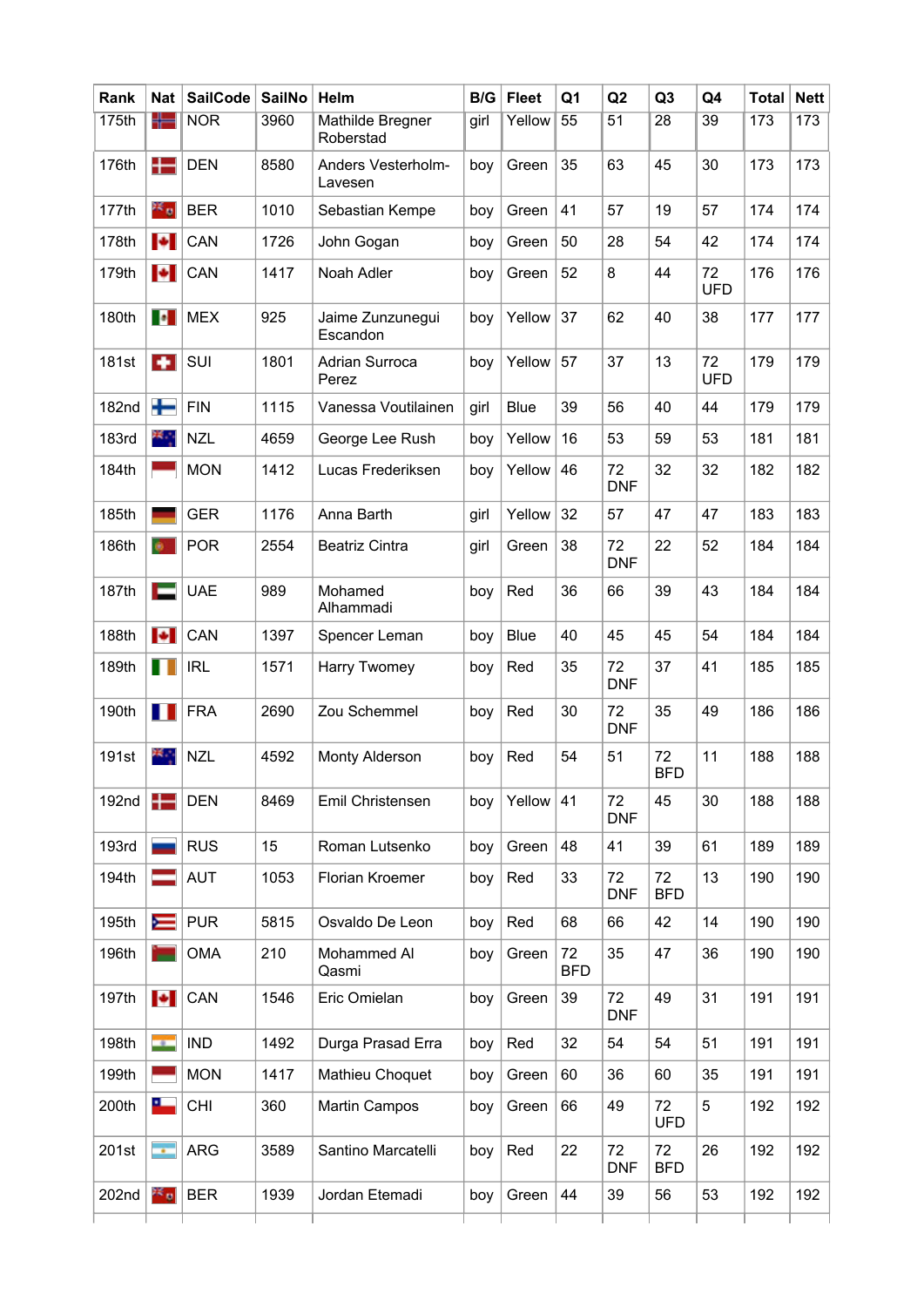| Rank  | <b>Nat</b>                  | <b>SailCode</b> | <b>SailNo</b> | Helm                            | B/G  | <b>Fleet</b> | Q1               | Q <sub>2</sub>                | Q <sub>3</sub>   | Q4                            | <b>Total</b> | <b>Nett</b> |
|-------|-----------------------------|-----------------|---------------|---------------------------------|------|--------------|------------------|-------------------------------|------------------|-------------------------------|--------------|-------------|
| 203rd | $\bullet.$                  | <b>KOR</b>      | 485           | Jimin Son                       | girl | Red          | 18               | $\overline{72}$<br><b>DNF</b> | $\overline{33}$  | $\overline{72}$<br><b>BFD</b> | 195          | 195         |
| 204th | a Shine                     | <b>SVK</b>      | 17            | Alex Malina                     | boy  | <b>Blue</b>  | 64               | 30                            | 54               | 47                            | 195          | 195         |
| 205th | ╬═                          | <b>NOR</b>      | 3880          | John-Øyvind Tollevik<br>Garvik  | boy  | Yellow       | 38               | 58                            | 42               | 59                            | 197          | 197         |
| 206th | <b>Card</b>                 | <b>IND</b>      | 1156          | Neelanand<br>Ramakrishnan       | boy  | Yellow       | 34               | 72<br><b>DNF</b>              | 52               | 40                            | 198          | 198         |
| 207th | 女                           | <b>HKG</b>      | 212           | Nicolle Scholer                 | girl | <b>Blue</b>  | 34               | 46                            | 48               | 72<br><b>DNC</b>              | 200          | 200         |
| 208th |                             | <b>INA</b>      | 2615          | Dilla Adilya Safitri            | girl | Red          | 35               | 65                            | 48               | 52                            | 200          | 200         |
| 209th |                             | <b>MON</b>      | 1414          | Logan Viciana                   | boy  | <b>Blue</b>  | 49               | 72<br><b>DNF</b>              | 43               | 36                            | 200          | 200         |
| 210th |                             | <b>AUT</b>      | 2003          | Lukas Kammerer                  | boy  | Yellow       | 47               | 52                            | 53               | 49                            | 201          | 201         |
| 211th |                             | <b>INA</b>      | 21            | Zenriadi Zenriadi               | boy  | <b>Blue</b>  | 67               | 34                            | 53               | 48                            | 202          | 202         |
| 212th | $\equiv$                    | <b>URU</b>      | 348           | Juan Diego Risso                | boy  | <b>Blue</b>  | 67               | 65                            | 34               | 37                            | 203          | 203         |
| 213th | $\equiv$                    | <b>PUR</b>      | 2410          | Luca Perino                     | boy  | Red          | 45               | 32                            | 72<br><b>BFD</b> | 55                            | 204          | 204         |
| 214th | $\equiv$                    | <b>PUR</b>      | 5825          | Jose Guillermo<br>Mendez        | boy  | <b>Blue</b>  | 54               | 72<br><b>DNF</b>              | 33               | 45                            | 204          | 204         |
| 215th | Ш                           | <b>IRL</b>      | 1512          | <b>Charles Cullen</b>           | boy  | Green        | 52               | 53                            | 72<br><b>UFD</b> | 28                            | 205          | 205         |
| 216th | ┿                           | <b>FIN</b>      | 1054          | Simon Karlemo                   | boy  | <b>Blue</b>  | 29               | 72<br><b>DNF</b>              | 72<br><b>BFD</b> | 34                            | 207          | 207         |
| 217th |                             | <b>KUW</b>      | 3113          | Ali Alfailkawi                  | boy  | Red          | 57               | 64                            | 50               | 36                            | 207          | 207         |
| 218th | ≔                           | <b>URU</b>      | 396           | Antonio Garcia                  | boy  | <b>Blue</b>  | 55               | 72<br><b>DNF</b>              | 41               | 39                            | 207          | 207         |
| 219th | $\mathcal{L}_{\mathcal{A}}$ | <b>ARG</b>      | 3526          | Thiago Muzzio                   | boy  | Yellow       | 45               | 60                            | 54               | 48                            | 207          | 207         |
| 220th | -6                          | CRO             | 1150          | Tin Fike                        | boy  | Green        | 21               | 72<br><b>DNF</b>              | 43               | 72<br><b>UFD</b>              | 208          | 208         |
| 221st | $\bullet$                   | <b>KOR</b>      | 452           | Minsu Kim                       | boy  | Blue         | 72<br><b>DNE</b> | 26                            | 72<br><b>BFD</b> | 38                            | 208          | 208         |
| 222nd | a.                          | <b>CHI</b>      | 617           | Alfredo Urzua<br><b>Bolados</b> | boy  | Red          | 26               | 38                            | 72<br><b>BFD</b> | 72<br><b>BFD</b>              | 208          | 208         |
| 223rd |                             | <b>OMA</b>      | 214           | Mohammed Al Alawi               | boy  | Yellow       | 72<br><b>RET</b> | 41                            | 41               | 57                            | 211          | 211         |
| 224th |                             | <b>UAE</b>      | 978           | Duha Albeshr                    | girl | <b>Blue</b>  | 47               | 72<br><b>DNF</b>              | 46               | 46                            | 211          | 211         |
| 225th |                             | LAT             | 118           | Leila Helgasara<br>Tolstika     | girl | Red          | 53               | 47                            | 57               | 54                            | 211          | 211         |
| 226th |                             | <b>UAE</b>      | 966           | Mohamed Almheiri                | boy  | <b>Blue</b>  | 46               | 59                            | 55               | 52                            | 212          | 212         |
| 227th |                             | <b>EST</b>      | 231           | Karolin Härm                    | girl | Yellow       | 72<br><b>UFD</b> | 29                            | 51               | 61                            | 213          | 213         |
| 228th | -3-                         | CRO             | 1169          | Edo Fike                        | boy  | Yellow       | 31               | 72<br><b>DNF</b>              | 67               | 44                            | 214          | 214         |
| 229th |                             | LTU             | 435           | Vejas Strelciunas               | boy  | <b>Blue</b>  | 57               | 72<br><b>DNF</b>              | 36               | 50                            | 215          | 215         |
|       |                             |                 |               |                                 |      |              |                  |                               |                  |                               |              |             |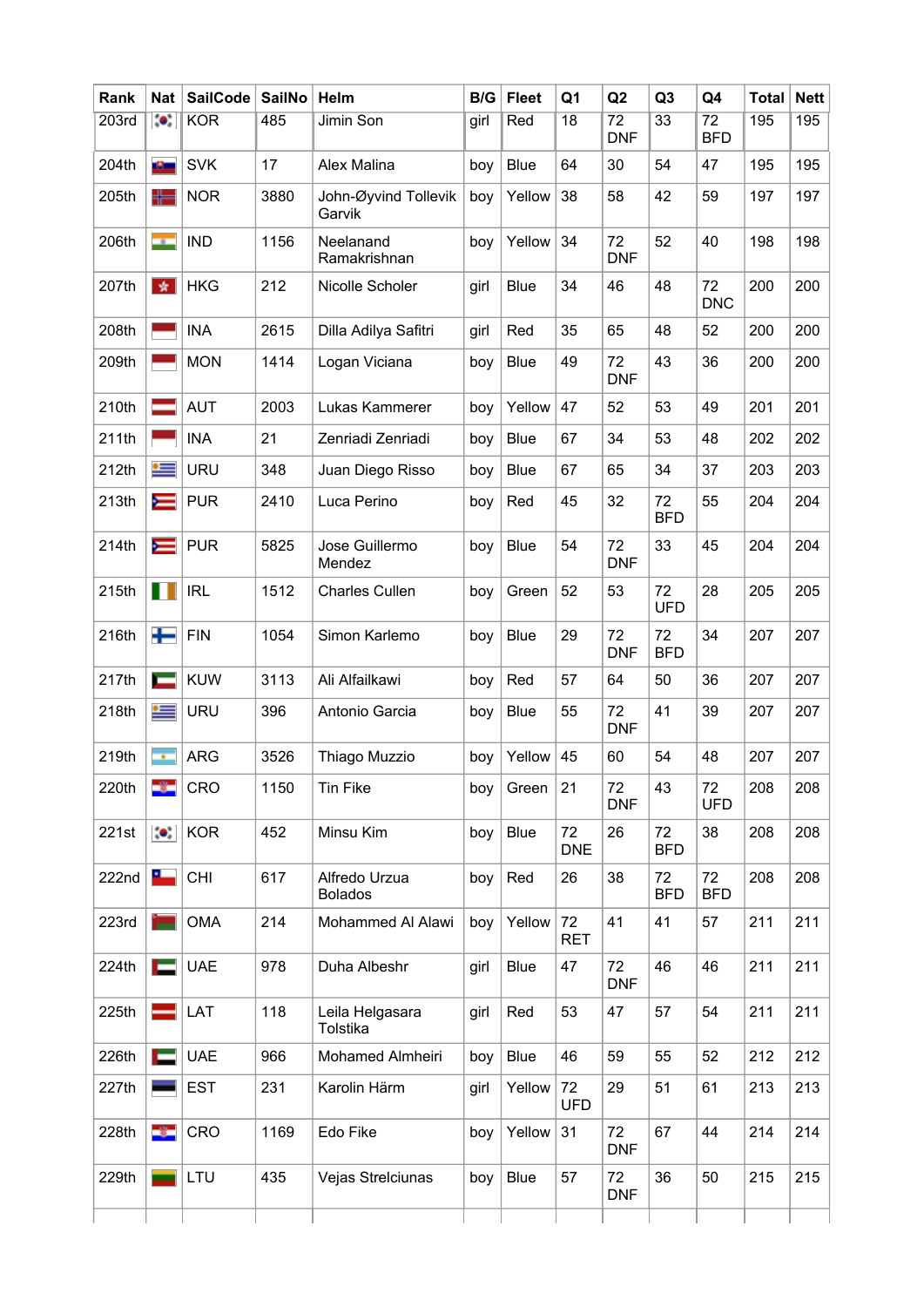| Rank  | Nat                      | <b>SailCode</b> | <b>SailNo</b> | Helm                          | B/G  | <b>Fleet</b> | Q1               | Q2                            | Q3               | Q4               | <b>Total</b> | <b>Nett</b> |
|-------|--------------------------|-----------------|---------------|-------------------------------|------|--------------|------------------|-------------------------------|------------------|------------------|--------------|-------------|
| 230th |                          | <b>OMA</b>      | 200           | Samiha Al Riyami              | girl | Red          | 61               | $\overline{72}$<br><b>DNF</b> | $\overline{36}$  | 47               | 216          | 216         |
| 231st | 女                        | <b>HKG</b>      | 207           | <b>Thibault Minne</b>         | boy  | Red          | 72<br><b>BFD</b> | 54                            | 51               | 40               | 217          | 217         |
| 232nd | <b>COLL</b>              | <b>IND</b>      | 1306          | Uma Chouhan                   | girl | <b>Blue</b>  | 49               | 55                            | 58               | 55               | 217          | 217         |
| 233rd | $\bullet$                | <b>MAC</b>      | 14            | Chon In Chan (Ryan)           | boy  | Yellow       | 59               | 72<br><b>DNS</b>              | 16               | 72<br><b>DNC</b> | 219          | 219         |
| 234th | $\frac{1}{2}$            | <b>ISV</b>      | 312           | <b>Mathieu Dale</b>           | boy  | Yellow       | 58               | 72<br><b>DNF</b>              | 62               | 29               | 221          | 221         |
| 235th | ≋                        | <b>RSA</b>      | 1431          | Alex Falcon                   | boy  | Green        | 61               | 62                            | 57               | 41               | 221          | 221         |
| 236th | ╬═                       | <b>NOR</b>      | 3881          | <b>Emil Forslund</b>          | boy  | <b>Blue</b>  | 59               | 72<br><b>DSQ</b>              | 38               | 53               | 222          | 222         |
| 237th | 类。                       | <b>AUS</b>      | 1716          | Mina Ferguson                 | girl | <b>Blue</b>  | 57               | 55                            | 39               | 72<br><b>UFD</b> | 223          | 223         |
| 238th |                          | <b>RUS</b>      | 61            | Viacheslav Rozhkov            | boy  | Green        | 59               | 72<br><b>DNF</b>              | 46               | 46               | 223          | 223         |
| 239th | N                        | <b>CZE</b>      | 412           | <b>Adam Nevelos</b>           | boy  | <b>Blue</b>  | 55               | 61                            | 47               | 60               | 223          | 223         |
| 240th | $\circ$                  | <b>TPE</b>      | 618           | Yu Hsuan Shih                 | boy  | <b>Blue</b>  | 53               | 58                            | 63               | 49               | 223          | 223         |
| 241st | ≥≦ o                     | <b>BER</b>      | 1208          | Jack Hildebrand               | boy  | Red          | 62               | 64                            | 56               | 42               | 224          | 224         |
| 242nd | ٠                        | <b>JPN</b>      | 3325          | Shota Kono                    | boy  | Yellow       | 42               | 59                            | 65               | 58               | 224          | 224         |
| 243rd | $\bullet$                | <b>BRA</b>      | 3631          | Luiz Otavio Vieira<br>Correia | boy  | Yellow       | 72<br><b>BFD</b> | 56                            | 46               | 51               | 225          | 225         |
| 244th | $\left  \bullet \right $ | CAN             | 1680          | Maya Heidenreich              | girl | Red          | 40               | 72<br><b>DNF</b>              | 44               | 72<br><b>BFD</b> | 228          | 228         |
| 245th | ∕≡                       | <b>RSA</b>      | 1425          | <b>Matt Ashwell</b>           | boy  | <b>Blue</b>  | 52               | 48                            | 56               | 72<br><b>UFD</b> | 228          | 228         |
| 246th | $\circ$                  | <b>TPE</b>      | 7799          | Chi Yu Wu                     | boy  | Green        | 60               | 72<br><b>DNF</b>              | 59               | 38               | 229          | 229         |
| 247th | Ţ.                       | <b>AZE</b>      | 107           | Farid Mammadzada              | boy  | Red          | 56               | 62                            | 52               | 59               | 229          | 229         |
| 248th |                          | LAT             | 115           | <b>Miks Eduards Valters</b>   | boy  | <b>Blue</b>  | 56               | 48                            | 72<br><b>BFD</b> | 56               | 232          | 232         |
| 249th | <b>H</b> os              | <b>AZE</b>      | 106           | Rafiq Orucov                  | boy  | Green        | 60               | 63                            | 63               | 47               | 233          | 233         |
| 250th | $\circ$                  | <b>TPE</b>      | 6677          | Hsiang Hui Chiang             | girl | Green        | 58               | 69                            | 48               | 58               | 233          | 233         |
| 251st | ∕≡                       | <b>RSA</b>      | 1400          | Jared Tyler                   | boy  | Red          | 54               | 54                            | 53               | 72<br><b>DNC</b> | 233          | 233         |
| 252nd | E                        | <b>UAE</b>      | 977           | Mohamed<br>Almansoori         | boy  | <b>Blue</b>  | 52               | 72<br><b>DNF</b>              | 60               | 51               | 235          | 235         |
| 253rd | ш                        | <b>IRL</b>      | 1542          | Alana Coakley                 | girl | Yellow       | 55               | 67                            | 58               | 56               | 236          | 236         |
| 254th | ╬═                       | <b>NOR</b>      | 3910          | Jenny Skirstad<br>Pollen      | girl | Green        | 56               | 72<br><b>DNF</b>              | 61               | 48               | 237          | 237         |
| 255th | <b>Call</b>              | <b>IND</b>      | 1151          | Navyn Prabhakar               | boy  | Green        | 48               | 72<br><b>DNF</b>              | 55               | 63               | 238          | 238         |
| 256th |                          | LAT             | 130           | <b>Rihards Straume</b>        | boy  | Green        | 64               | 72<br><b>DNF</b>              | 51               | 51               | 238          | 238         |
| 257th | ш                        | <b>FRA</b>      | 2691          | Thomas Faure                  | boy  | Red          | 68               | 72<br><b>DNF</b>              | 45               | 57               | 242          | 242         |